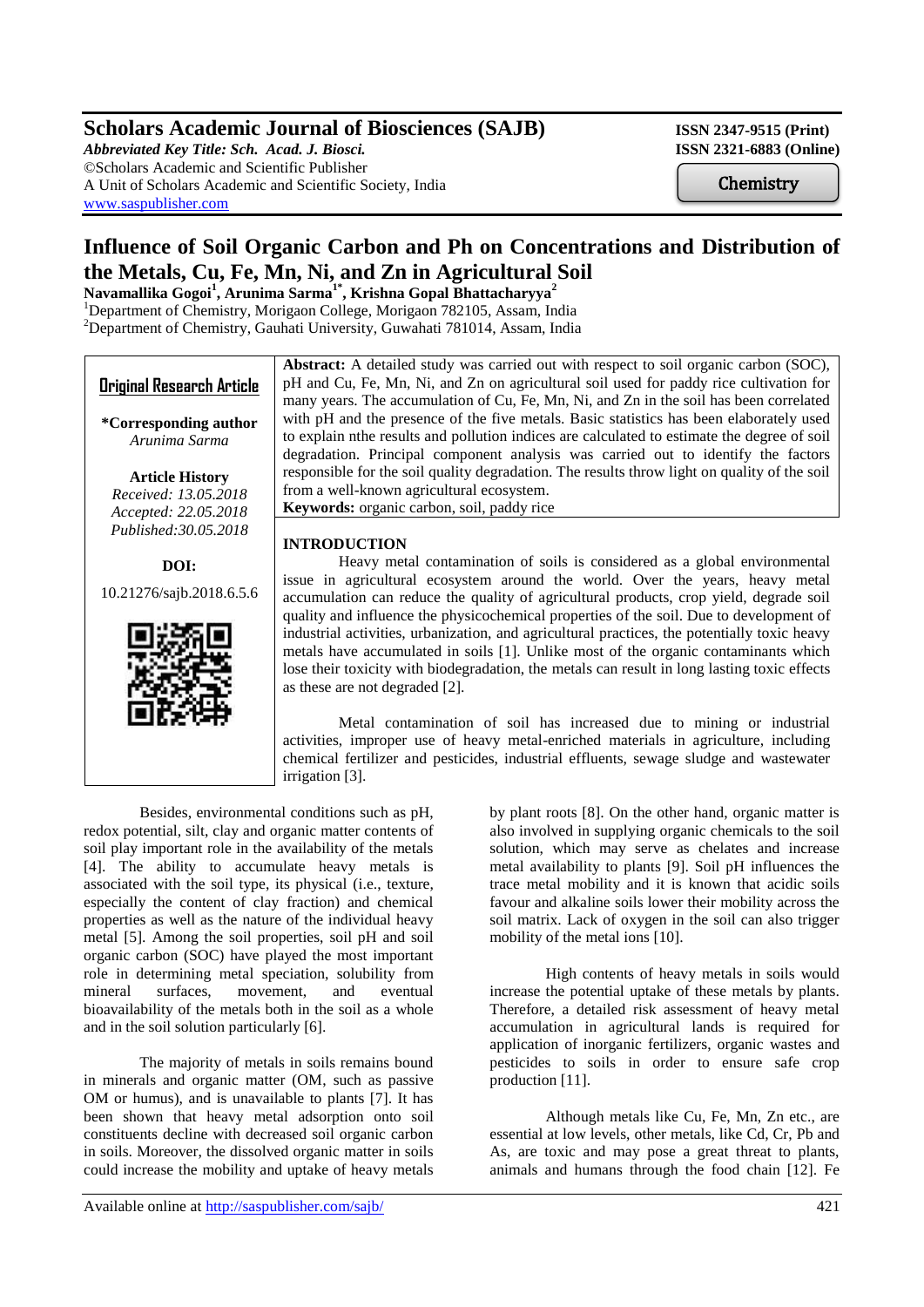and Mn are the most abundant metals in the lithosphere, and they generally occur as Fe/Mn oxides and hydroxides, which play an important role in precipitation or solubility of some heavy metals in soils [7]. Cu and Zn are supplied as additives to animal feed for antimicrobial effects and growth promotion, and may be mostly excreted in animal manure [13].

In this work, an intensive study was conducted to profile the accumulation of Cu, Fe, Mn, Ni, and Zn in soil within an agricultural ecosystem with a view to assess the soil pollution index level with respect to the metals and to correlate the metal contamination with pH and soil organic carbon contents. The results may be used to provide the baseline information for the paddycultivation soil quality.

#### **MATERIALS AND METHODS**

#### *Site Description*

An area known for paddy rice production, with a nearly plain topography and a subtropical climate of warm and humid summer followed by a cool winter was selected. The average annual rainfall for the last three years has been about 1500 to 2600 mm. The pre and post monsoon months have unpredictable and erratic rainfall. The mean temperature varies from 37 to 39 ºC and 6 to 7 ºC respectively during the summer and the winter.

## *Soil Sampling and Processing*

Soil samples were collected from 25 sites of tilled rice growing areas (T1 to T25). The locations of the sampling sites are shown in Fig. 1 and the GPS coordinates are presented in Table 1. The study area is humid, alluvial and flooded with traditional rice cultivation practiced for several generations. Farmers have been using urea, sodium superphosphate, single super phosphate (SSP) monoammonium phosphate, murate of potash as fertilizer supplements on a regular basis with every batch of cultivation.



**Fig-1: Location Map of sampling sites**

| Table-1: Locations of the soil sampling sites, $T1 - T25$ , from agricultural areas |  |  |
|-------------------------------------------------------------------------------------|--|--|
|                                                                                     |  |  |

| Sample Identity | Latitude (N)       | Longitude(E)                  | Sample Identity | Latitude (N)                | Longitude(E)                  |
|-----------------|--------------------|-------------------------------|-----------------|-----------------------------|-------------------------------|
| T <sub>1</sub>  | $26^{0}16'27.49''$ | $\overline{92}^{0}20'23.36''$ | T <sub>14</sub> | $26^{0}14'23.71''$          | $\overline{92^0}17'13.51''$   |
| T <sub>2</sub>  | $26^{0}16'05.81''$ | $92^{0}20'05.87''$            | T <sub>15</sub> | $26^{0}15'57.43''$          | $\overline{92^0}22'31.03''$   |
| T <sub>3</sub>  | $26^{0}16'47.60''$ | $\overline{92^020'55.52''}$   | T <sub>16</sub> | $\overline{26}^0$ 16'31.22" | $\overline{92^{0}25'}$ 11.48" |
| T <sub>4</sub>  | $26^{0}15'13.74''$ | $\overline{92^0}20'17.30''$   | T <sub>17</sub> | $26^{0}15'30.56''$          | $\overline{92^{0}21'27.66''}$ |
| T <sub>5</sub>  | $26^{0}15'24.52"$  | $92^{0}19'59.78''$            | T <sub>18</sub> | $26^{0}15'31.22"$           | $\overline{92}^0 20' 56.23''$ |
| T <sub>6</sub>  | $26^{0}13'01.52"$  | $\overline{92^0}23'25.57''$   | T <sub>19</sub> | $26^{0}15'51.68''$          | $92^{02}0'11.67''$            |
| T7              | $26^{0}15'59.87''$ | $\overline{92^0}$ 21'18.86"   | T <sub>20</sub> | $26^{0}18'06.02"$           | $92^0$ 27'17.88"              |
| T <sub>8</sub>  | $26^{0}13'48.19''$ | $\frac{92^{0}20'59.01''}{2}$  | T <sub>21</sub> | $26^{0}16'05.48''$          | $\overline{92^0}20'21.26''$   |
| T <sub>9</sub>  | $26^{0}12'28.51''$ | $\overline{92}^{0}25'01.45''$ | T <sub>22</sub> | $26^{0}14'11.39''$          | $92^0$ 22'25.70"              |
| T <sub>10</sub> | $26^{0}13'24.04"$  | $92^0$ 22'27.07"              | T <sub>23</sub> | $26^{0}14'48.37''$          | $92^{0}22'27.86''$            |
| T <sub>11</sub> | $26^{0}13'43.64''$ | $92^016'56.50''$              | T <sub>24</sub> | $26^{0}13'12.52"$           | $\overline{92}^0$ 19'08.78"   |
| T <sub>12</sub> | $26^{0}15'50.31''$ | 92 <sup>0</sup> 23'33.43"     | T <sub>25</sub> | $26^0$ 15'24.51"            | 92°19'59.77"                  |
| T <sub>13</sub> | $26^{0}14'49.74''$ | $92^{0}18'47.54''$            |                 |                             |                               |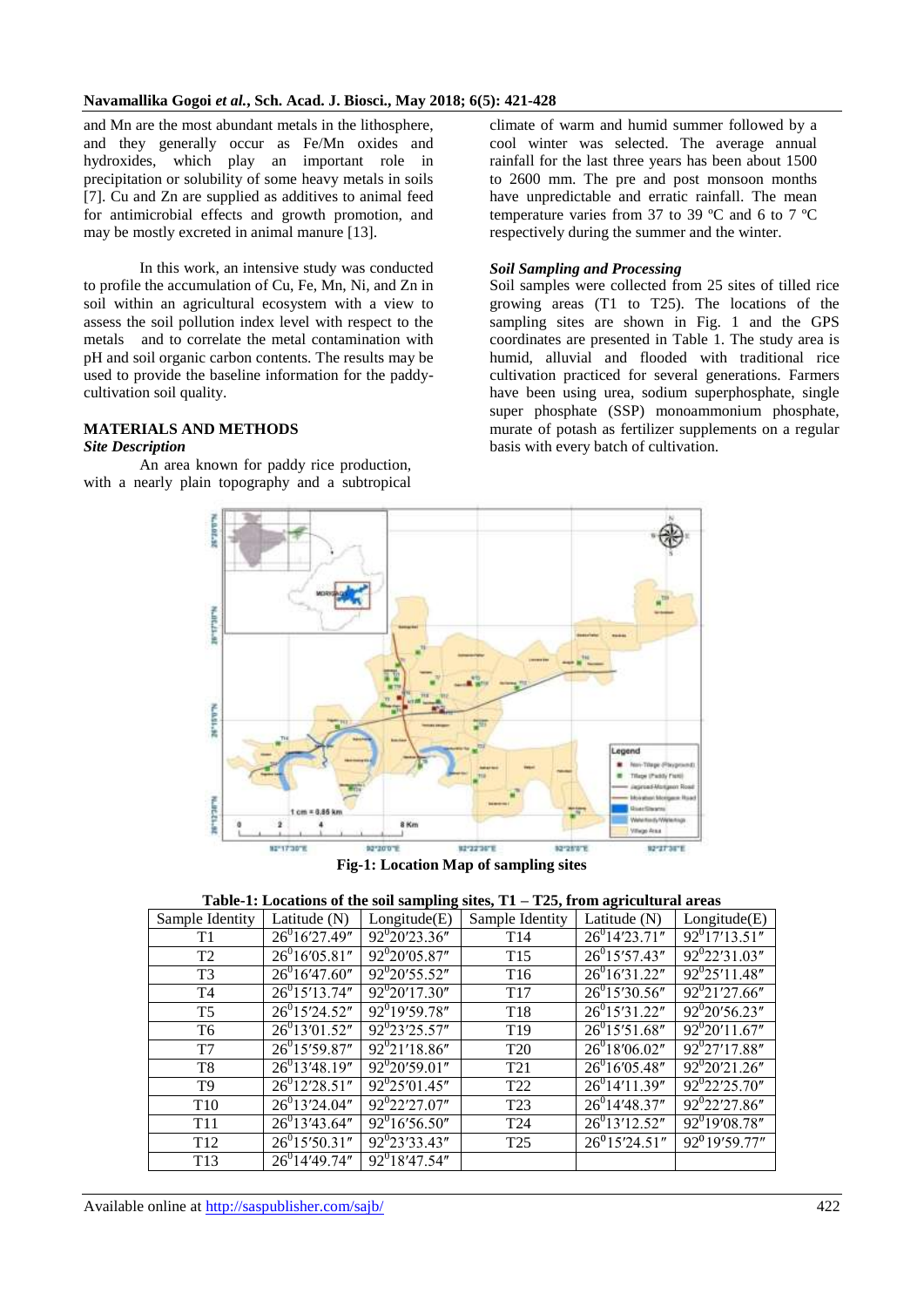Soil samples were collected from  $0 - 15$  cm depth (average conventional tillage depth) twice a year during the hot, humid summer (June-July, S1, S2 and S3) and the cold, dry winter (December-January, W1, W<sub>2</sub> and W<sub>3</sub>) for 3 years. From each site, three soil samples were collected from an area of  $1 \text{ m}^2$  (one from the centre and two from two diagonally opposite corners) using a 5 cm corer. Each of the three samples was air dried in a shade, pebbles, roots etc. were removed, and after further drying, ground to a fine powder and passed through a 2 mm sieve. The three samples from a single site were homogenized to obtain a single composite sample representing the specific soil type of the particular site. The soil samples were stored in desiccators at room temperature till laboratory analysis was completed.

#### *Soil analysis*

The soil samples were subjected to physicochemical analysis by standard methods. Soil pH was measured in 1:5 soil-water suspensions with a digital pH meter (Elico 101E) respectively. The SOC was determined by using Walkey-Black method [14]. In this method, 1 g of soil was oxidised with  $K_2Cr_2O_7$  (SD Fine Chemicals) and concentrated  $H_2SO_4$  (Fisher scientific), the mixture was diluted with 200 ml of distilled water. To this, 10 ml of 85 %  $H_3PO_4$  (RANKEM 88%) and 1 ml of diphenylamine indicator (CDH 98%) were added and the solution was titrated with 0.5 N ferrous ammonium sulphate (Fisher Scientific 98.5%) aqueous solution. The SOC was calculated from the following relation [15].

 $2Cr_2O_7^2+3C+16H^+$   $\longrightarrow 4Cr^{3+}+8H_2O+3CO_2$ 1ml of 1N dichromate is equivalent to 3 mg of carbon = 0.003 g of org. C % of org. C in the soil (uncorrected) =  $0.5 \times (B-S) \times N$  of  $K_2Cr_2O_7 \times 0.003 \times (100/W)$ % of org. C in the soil (corrected) = % of org. C in the soil (uncorrected)  $\times$  1.3

where  $B = Vol$ . of 0.5 N ferrous ammonium sulphate solution used for blank titration,  $S = Vol$ . of 0.5 N ferrous ammonium sulphate solution used for sample titration,  $W = Wt$ . of the soil. 1.3 is a correction factor

Cu, Fe, Mn, Ni and Zn in the soil samples were determined in a soil extract obtained by digesting 1 g of soil sample in a 1:2:4 mixture of hydrochloric, nitric and sulphuric acids, keeping overnight and making the volume to 100 ml and then, analysing in an Atomic Absorption Spectrophotometer (PerkinElmer AAnalyst 200) with air-acetylene flame. The determined concentrations are converted to mg  $kg<sup>-1</sup>$  by dividing the product of AAS reading in mg  $L^{-1}$  and volume of extract with oven dry weight of soil

#### **STATISTICAL ANALYSES**

Descriptive statistical parameters including mean, maximum, minimum, median, standard deviation, coefficients of variation (CV), skewness and kurtosis and K-sp (Kolmogorov-Smirnov) test for normality are obtained using IBM SPSS 20.0. Pearson correlation coefficients were calculated to determine the relationship between soil pH, organic matter and soil heavy metal contents. Principal Component Analysis (PCA) was carried out using XLSTAT 2014. Principal component analysis (PCA) is the most common multivariate statistical method used in environmental studies and is employed to extract a small number of latent factors for analyzing relationships among the observed variables [16].

#### **Pollution index**

The pollution Index (PI) is obtained from  $PI =$  $C_i$  /  $C_{ref}$  (where  $C_i$  is the mean concentration obtained by averaging values measured and  $C_{ref}$  is the reference value for the studied parameter) [17]. Based on PI values, the samples were classified into three pollution intensity levels:  $CF < 1$  (low contamination),  $1 < CF <$ 3 (moderate contamination),  $3 < CF < 6$  (considerable contamination) and  $CF > 6$  (very high contamination) [18].

#### **RESULTS AND DISCUSSION**

#### **Soil pH and organic matter content**

 The descriptive statistics of pH and organic matter content of 25 agricultural soil samples are shown in Table 2. The mean values of SOC (%) for the six seasons are in the order of W1  $(1.24) > S1 > S3 > W3 >$  $W2 > S2$  (0.95). The soil pH was from 5.26 (S2) to 4.95 (S1), i.e. the soil was acidic in nature. CVs of SOC and pH vary in the range of 0.32- 0.42 and 0.07- 0.45. The statistical distribution of the SOC contents in the study area are negatively skewed except S3 (with skewness values  $S3 = 0.97$ ), similarly S3 has the positive kurtosis and other five seasons showing negative values. Positive skewness values observed for pH content (except S2) while S1 and W2 seasons give the positive kurtosis values and the others give negative values. The Kolmogorov–Smirnov (K-Sp) test for conformance to a normal distribution of pH and SOC (%) for all six seasons are normally distributed (K-Sp normality test at a significance level of higher than 0.05). The season to season standard deviation values are small for both pH (0.36 to 0.45) and SOC (%) (0.32 to 0.45).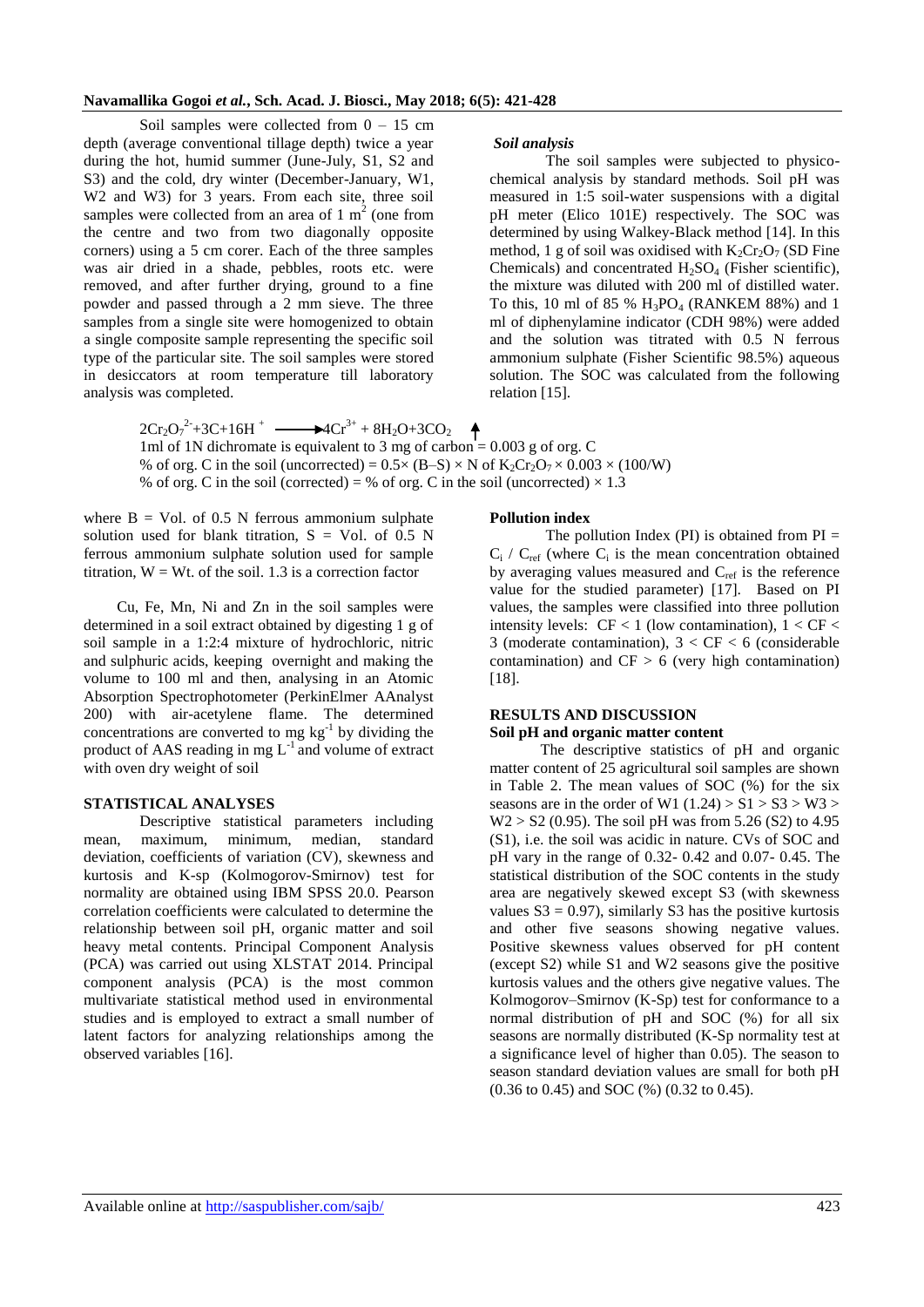| Table-2: Descriptive statistics of Soil organic carbon (percentage) and pH of the tilled soil $(n=25)$ in different |
|---------------------------------------------------------------------------------------------------------------------|
| seasons. Note: S1, S2, S3, summer season; W1, W2, W3, winter season; n: no of samples; Min: minimum; Max:           |
| maximum; Skew: skewness, Kurt: kurtosis SD: standard deviation; CV: coefficient of variation; K-Sp:                 |
| significance level of Kolmogorov-Smirnov test for normality.                                                        |

|           | S1      | W1      | S2          | W2      | S3      | W3      |
|-----------|---------|---------|-------------|---------|---------|---------|
|           |         |         | SOC(%)      |         |         |         |
| Mean      | 1.07    | 1.24    | 0.95        | 1.04    | 1.14    | 1.15    |
| Max       | 1.99    | 1.98    | 1.48        | 1.65    | 2.50    | 2.10    |
| Min       | 0.24    | 0.33    | 0.29        | 0.24    | 0.48    | 0.24    |
| Median    | 1.22    | 1.25    | 0.98        | 1.09    | 1.21    | 1.29    |
| Skew      | $-0.02$ | $-0.34$ | $-0.44$     | $-0.37$ | 0.97    | $-0.17$ |
| Kurto     | $-0.58$ | $-0.58$ | $-0.72$     | $-0.08$ | 2.49    | $-0.37$ |
| <b>SD</b> | 0.45    | 0.44    | 0.32        | 0.33    | 0.44    | 0.44    |
| <b>CV</b> | 0.42    | 0.35    | 0.34        | 0.32    | 0.39    | 0.38    |
| $K$ -sp   | 0.13    | 0.19    | 0.20        | 0.20    | 0.20    | 0.20    |
|           |         | pH (1:5 | suspension) |         |         |         |
| Mean      | 5.08    | 4.95    | 5.26        | 5.04    | 5.09    | 5.25    |
| Max       | 5.88    | 5.92    | 5.86        | 5.92    | 5.78    | 6.01    |
| Min       | 4.66    | 4.23    | 4.48        | 4.02    | 4.25    | 4.58    |
| Median    | 4.98    | 4.92    | 5.23        | 5.00    | 5.08    | 5.25    |
| Skew      | 0.99    | 0.53    | $-0.21$     | 0.08    | 0.01    | 0.15    |
| Kurto     | 0.06    | $-0.16$ | $-0.68$     | 0.03    | $-0.70$ | $-0.34$ |
| SD        | 0.37    | 0.44    | 0.36        | 0.45    | 0.43    | 0.36    |
| <b>CV</b> | 0.07    | 0.09    | 0.07        | 0.09    | 0.08    | 0.07    |
| K-sp      | 0.18    | .200    | .200        | .200    | .200    | .200    |

**Descriptive statistics of Cu, Fe, Mn, Ni, Zn, concentrations in agricultural soil**

The concentrations of Cu, Fe, Mn, Ni, Zn in agricultural soil for the six seasons are summarized in Table 3. For Cu contents of the soil samples, the mean values of the six seasons vary as S1 (55.44 mg/kg) >  $W3 > W1 > S3 > S2 > W2$  (48.09 mg/kg). The standard deviation is from 12.72 (S2) to 36.08 (S1) and the CVs of Cu vary in the range of  $0.25 - 0.43$ . The values are positively skewed (except for S2 and S3) with negative kurtosis values.

The mean values of Fe for the six seasons are in the order of W1 (3708.16 mg/kg) > W2 > S3 > S2 >  $W3 > S1$  (3621.04 mg/kg). The standard deviation was from 136.74 to 358.54 i.e. wide range of Fe content was observed for different seasons in the soil. CVs of Fe vary in the range of 0.04-0.10. The statistical distribution of Fe concentration is positively skewed except for S1 and W1. The kurtosis values are positive for S1, W1, and W3 and negative for S2, W2, S3. The Kolmogorov–Smirnov (K-Sp) test for conformance to a normal distribution is observed only for seasons S1 (K-Sp= 0.09) and S2 (K-Sp= 0.11).

Mn mean values of the six seasons are in the order of W1 (304.04 mg/kg)  $> S1 > S3 > W3 > W2 >$ S2 (229.68 mg/kg). The standard deviation is from 69.60 to 116.89. CVs of Mn vary in the range of 0.24 –

0.42. The distribution of Mn is positively skewed except for W1 and S3 and the kurtosis values are positive for all seasons. The Kolmogorov–Smirnov (K-Sp) test for conformance to a normal distribution is valid for seasons W1 (K-Sp = 0.2) and W2 (K-Sp = 0.2) and S3  $(K-Sp = 0.2)$   $(K-Sp$  normality test is at a significance level of higher than 0.05).

Ni mean values of the six seasons are from S1  $(93.33 \text{ mg/kg})$  > W1 > S3 > W3 > S2 > W2 (65.21) mg/kg). CVs of Ni are in the range of  $0.32 - 0.41$ . The standard deviation of the values are from 22.24 (W3) to 36.08 (S1). The distribution of Ni concentration is positively skewed and the kurtosis values are positive (except W2, W3). The Kolmogorov–Smirnov (K-Sp) test showed normal distribution for seasons W1, S2, S3 and W3 (K-Sp normality test at a significance level of higher than  $0.05$ ).

 The mean values of Zn for the six seasons are in the order of W1 (38.60 mg/kg)  $> S3 > S1 > W3 >$  $W2 > S2$ . The values have standard deviation from 8.62 (S2) to 11.77 (S3). CVs are in the range of  $0.25 - 0.35$ . The statistical distribution of Zn contents is positively skewed and the kurtosis values are also positive (except S1, W1). The Kolmogorov–Smirnov (K-Sp) test showed normal distribution of the values for seasons S1, W1, S2.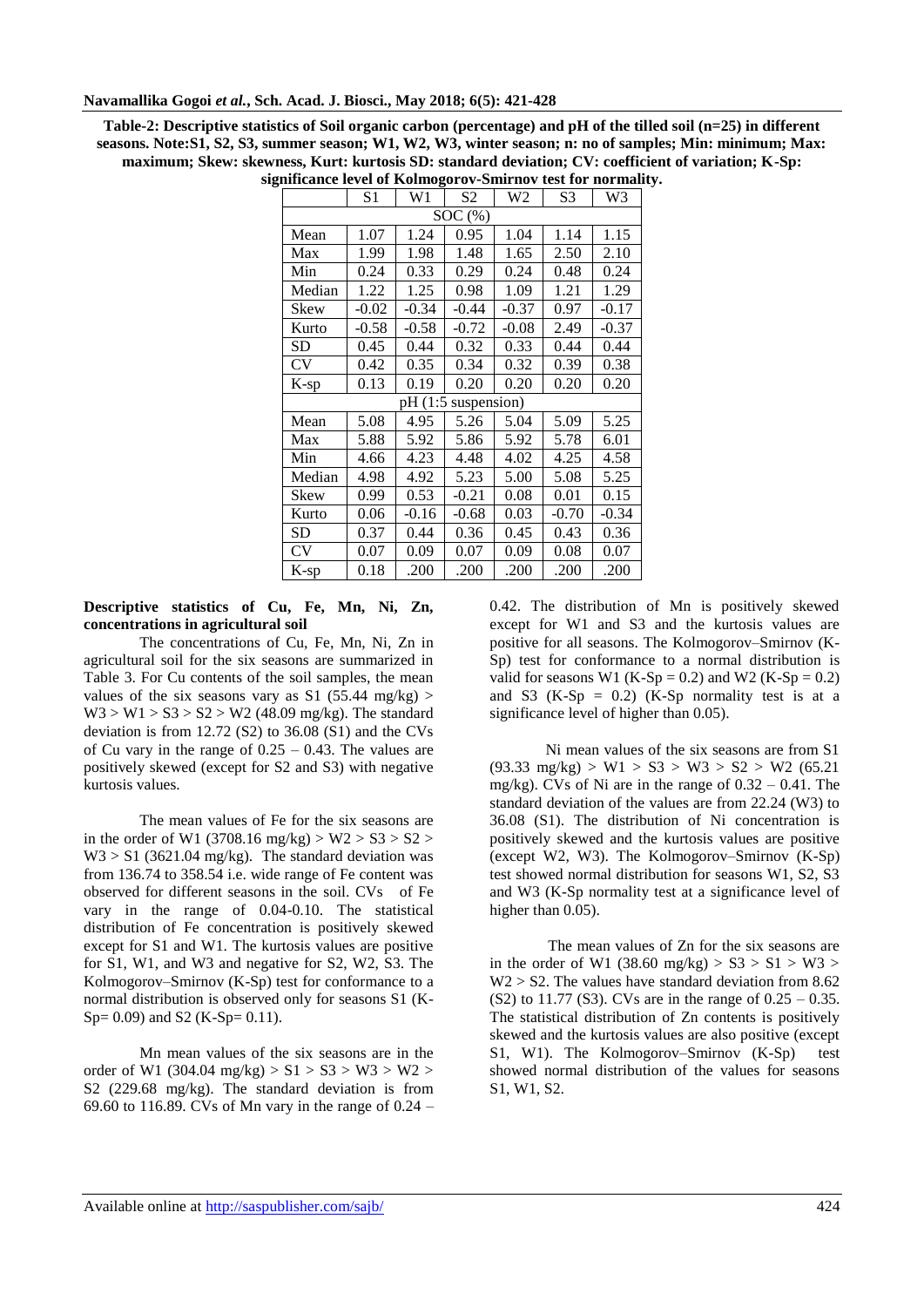| Table-3: Descriptive statistics of Cu, Fe, Mn, Ni, Zn (mg/kg) (n=25) in different seasons |         |         |                |                |                |                |  |  |
|-------------------------------------------------------------------------------------------|---------|---------|----------------|----------------|----------------|----------------|--|--|
|                                                                                           | S1      | W1      | S <sub>2</sub> | W <sub>2</sub> | S <sub>3</sub> | W <sub>3</sub> |  |  |
| Cu (mg/kg)                                                                                |         |         |                |                |                |                |  |  |
| Mean                                                                                      | 55.44   | 52.00   | 50.95          | 48.09          | 51.30          | 53.44          |  |  |
| Max                                                                                       | 89.25   | 82.32   | 78.23          | 78.25          | 75.38          | 89.80          |  |  |
| Min                                                                                       | 25.44   | 26.24   | 26.31          | 20.13          | 23.17          | 25.21          |  |  |
| Median                                                                                    | 56.54   | 52.48   | 52.85          | 48.14          | 54.34          | 53.16          |  |  |
| Skew                                                                                      | 0.03    | 0.26    | $-0.23$        | 0.07           | $-0.43$        | 0.26           |  |  |
| Kurto                                                                                     | $-1.69$ | $-0.97$ | $-0.20$        | $-0.37$        | $-0.77$        | $-0.19$        |  |  |
| SD                                                                                        | 23.72   | 17.21   | 12.79          | 14.11          | 15.10          | 16.33          |  |  |
| $\overline{\text{CV}}$                                                                    | 0.43    | 0.33    | 0.25           | 0.29           | 0.29           | 0.31           |  |  |
| $K$ -sp                                                                                   | .047    | 0.2     | 0.2            | 0.2            | 0.2            | 0.2            |  |  |
| Fe (mg/kg)                                                                                |         |         |                |                |                |                |  |  |
| Mean                                                                                      | 3621.04 | 3708.16 | 3635.88        | 3702.60        | 3665.88        | 3633.72        |  |  |
| Max                                                                                       | 4235.00 | 4046.00 | 3988.00        | 4093.00        | 3989.00        | 3952.00        |  |  |
| Min                                                                                       | 2832.00 | 2852.00 | 3422.00        | 3521.00        | 3508.00        | 3510.00        |  |  |
| Median                                                                                    | 3715.00 | 3798.00 | 3622.00        | 3625.00        | 3554.00        | 3614.00        |  |  |
| Skew                                                                                      | $-0.85$ | $-1.38$ | 0.65           | 0.70           | 0.69           | 1.13           |  |  |
| Kurto                                                                                     | 0.22    | 1.46    | $-0.67$        | $-0.41$        | $-1.10$        | 0.23           |  |  |
| <b>SD</b>                                                                                 | 358.54  | 313.37  | 170.04         | 160.00         | 168.46         | 136.74         |  |  |
| $\overline{\text{CV}}$                                                                    | 0.10    | 0.08    | 0.05           | 0.04           | 0.05           | 0.04           |  |  |
| $K$ -sp                                                                                   | 0.09    | 0.02    | 0.11           | 0.01           | 0.00           | 0.00           |  |  |
| $Mn$ (mg/kg)                                                                              |         |         |                |                |                |                |  |  |
| Mean                                                                                      | 302.20  | 304.04  | 229.68         | 270.68         | 289.12         | 279.76         |  |  |
| Max                                                                                       | 453.00  | 445.00  | 425.00         | 458.00         | 448.00         | 468.00         |  |  |
| Min                                                                                       | 138.00  | 181.00  | 153.00         | 129.00         | 168.00         | 132.00         |  |  |
| Median                                                                                    | 286.00  | 306.00  | 187.00         | 266.00         | 306.00         | 256.00         |  |  |
| Skew                                                                                      | 0.20    | $-0.04$ | 0.99           | 0.24           | $-0.05$        | 0.27           |  |  |
| Kurto                                                                                     | $-1.15$ | $-1.10$ | $-0.25$        | $-0.90$        | $-0.22$        | $-1.58$        |  |  |
| SD                                                                                        | 92.97   | 78.57   | 82.58          | 93.87          | 69.60          | 116.89         |  |  |
| <b>CV</b>                                                                                 | 0.31    | 0.26    | 0.36           | 0.35           | 0.24           | 0.42           |  |  |
| K-sp                                                                                      | .126    | $.200*$ | .004           | $.200*$        | $.200*$        | .019           |  |  |
| Ni (mg/kg)                                                                                |         |         |                |                |                |                |  |  |
| Mean                                                                                      | 93.33   | 81.56   | 67.79          | 65.21          | 74.05          | 69.89          |  |  |
| Max                                                                                       | 193.00  | 185.20  | 136.50         | 120.20         | 168.00         | 115.10         |  |  |
| Min                                                                                       | 28.60   | 50.30   | 32.40          | 28.30          | 48.10          | 25.80          |  |  |
| Median                                                                                    | 76.60   | 77.90   | 66.40          | 56.40          | 68.30          | 65.30          |  |  |
| Skew                                                                                      | 0.79    | 1.76    | 0.73           | 0.83           | 2.12           | 0.12           |  |  |
| Kurto                                                                                     | 0.87    | 4.36    | 0.18           | $-0.11$        | 6.49           | $-0.26$        |  |  |
| ${\rm SD}$                                                                                | 36.08   | 30.58   | 27.40          | 27.03          | 25.82          | 22.24          |  |  |
| CV                                                                                        | 0.39    | 0.37    | 0.4            | 0.41           | 0.35           | 0.32           |  |  |
| $K$ -sp                                                                                   | .012    | .133    | 0.2            | .004           | .105           | 0.2            |  |  |
| $Zn$ (mg/kg)                                                                              |         |         |                |                |                |                |  |  |
| Mean                                                                                      | 36.08   | 38.60   | 30.07          | 31.51          | 36.91          | 34.06          |  |  |
| Max                                                                                       | 59.60   | 54.00   | 55.30          | 55.40          | 69.30          | 55.30          |  |  |
| Min                                                                                       | 11.20   | 24.50   | 17.80          | 10.50          | 22.60          | 12.50          |  |  |
| Median                                                                                    | 34.90   | 37.80   | 28.30          | 30.50          | 32.50          | 31.20          |  |  |
| Skew                                                                                      | 0.15    | 0.22    | 1.75           | 0.44           | 1.06           | 0.47           |  |  |
| Kurto                                                                                     | $-0.50$ | $-1.39$ | 3.63           | 0.52           | 0.78           | 0.03           |  |  |
| ${\rm SD}$                                                                                | 11.67   | 9.60    | 8.62           | 11.00          | 11.77          | 10.38          |  |  |
| CV                                                                                        | 0.32    | 0.25    | 0.29           | 0.35           | 0.32           | 0.30           |  |  |
| K-sp                                                                                      | 0.19    | 0.11    | 0.06           | 0.04           | 0.00           | 0.07           |  |  |

### **Navamallika Gogoi** *et al.***, Sch. Acad. J. Biosci., May 2018; 6(5): 421-428**

# **Effects of soil pH and SOC on the metal contents**

 The interactions of pH and SOC with Cu, Fe, Mn, Ni, Zn for the different seasons are shown in Fig. 2. Pearson correlation study is used to establish a relationship among the concentration of heavy metals and the two parameters (Table 4). SOC has good positive correlation with Zn (86%) and Mn (80%) but poor positive correlation with Fe (41%), Cu (27%) and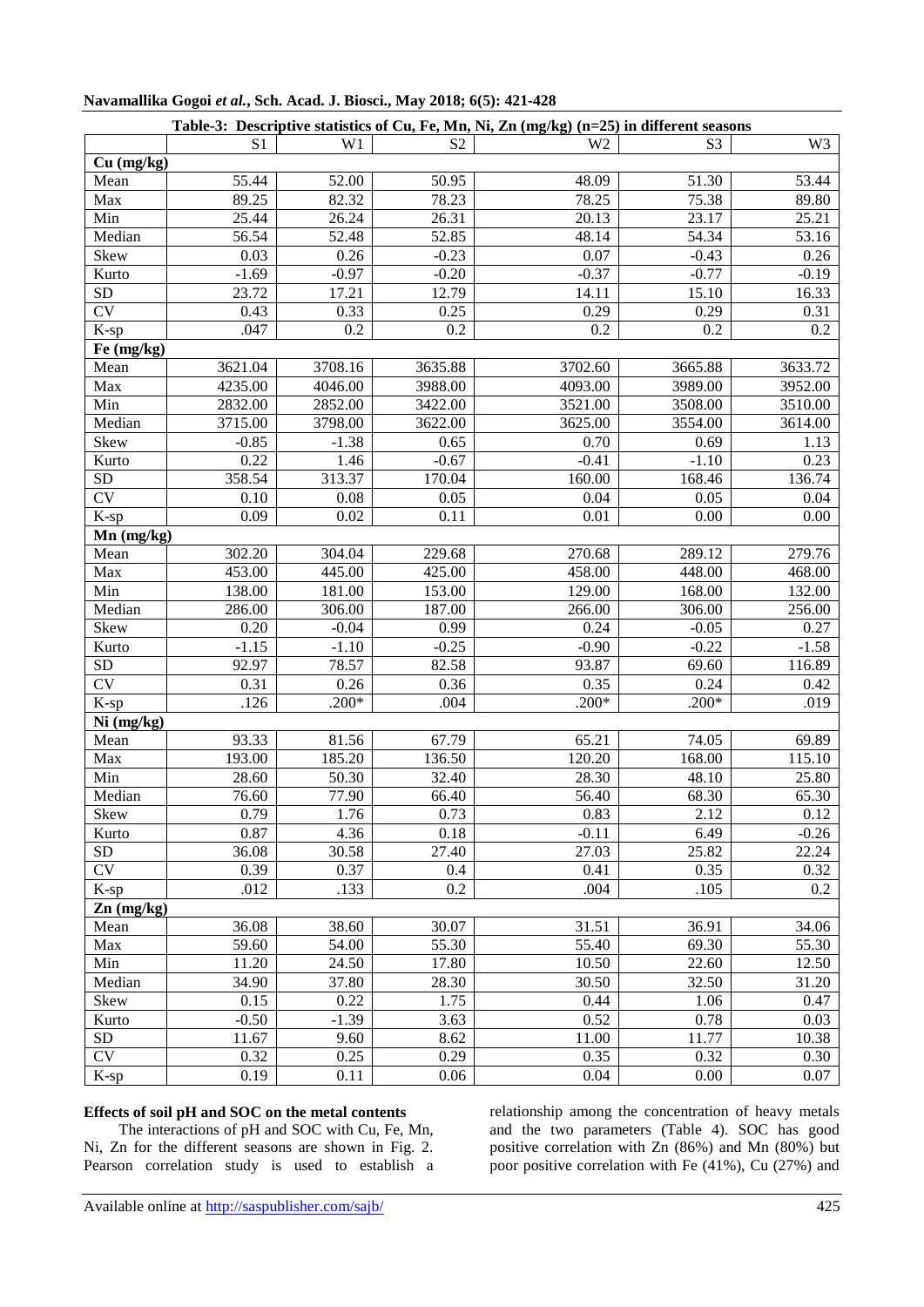Ni (32%). Significant positive correlations suggest that the soil organic matter has helped in the accumulation of Zn and Mn in the soil.



**Fig.2. Scatter matrix of mean concentrations of SOC (%), pH, Cu, Fe, Mn, Ni, Zn (mg/kg) for the seasons S1, W1, S2, W2, S3 and W3 (no of sampling points, n=25)**

**Table-4: Pearson correlation between soil organic carbon SOC, pH, Cu, Fe, Mn, Ni, and Zn**

| Variables  | SOC.      | pH        | Fe        | Mn     | Zn     | Ni     | Cu |
|------------|-----------|-----------|-----------|--------|--------|--------|----|
| <b>SOC</b> |           |           |           |        |        |        |    |
| pH         | $-0.5262$ |           |           |        |        |        |    |
| Fe         | 0.4124    | $-0.7449$ |           |        |        |        |    |
| Mn         | 0.8022    | $-0.6965$ | 0.2296    |        |        |        |    |
| Zn         | 0.8677    | $-0.6293$ | 0.2300    | 0.9026 |        |        |    |
| Ni         | 0.3245    | $-0.4197$ | $-0.2625$ | 0.7012 | 0.6779 |        |    |
| Cu         | 0.2714    | 0.1570    | $-0.6851$ | 0.4655 | 0.4792 | 0.7862 |    |

Among the metals, strong positive correlation observed between Mn and Zn (+0.90). The presence of these metals in the soil is thus interrelated strongly with each other. Comparatively strong correlation is seen between Fe and Cu (-0.69), Mn and Ni (0.70), Zn and Ni (0.68), and Ni and Cu (0.78). Mn oxides in soil have a large capacity for sorption or co-precipitation with heavy metals such as Ni. The correlation among the five trace metals indicates that their enrichment in the soil has originated from a few common sources as observed in other similar work [19].

#### **Principal component analysis**

Table 5 shows relationships among the metals, SOC and pH. There are positive and negative associations between soil parameters. Fig. 2 shows the trends of Cu, Fe, Mn, Ni, Zn, Ni, Cu and pH, SOC. The calculated factor loadings, together with cumulative percentage and variability percentages, explained by each factor, are listed in Table 5. The values show that the cumulative percentage is highest for PC3, followed by that of PC2 and then PC1 while the variability percentage is in the opposite order. The parameters SOC, pH, Cu, Fe, Mn, Ni, Zn can be identified with the PC1.

 The first three component factors are able to account for 97.74% of the variance of all variables. PCA1 shows high positive loadings with SOC (+0.84), Mn  $(+0.97)$ , Zn  $(+0.96)$  and Ni  $(+0.75)$  and moderately positive loadings with Cu  $(+0.48)$  and weak positive loading with pH (-0.73) and it explains 56.61% variance. PCA2 shows high positive loadings with Fe  $(+0.95)$  and SOC  $(+0.20)$ . High negative loading is shown with Cu (-0.87) and moderately negative loading with  $pH$  (-0.56) and Ni (-0.51), and weak loading with Zn (-0.02), Mn (-0.01) with 32.54% variance. PCA3 shows moderate and weak positive loadings with SOC  $(+0.50)$ , pH  $(+0.39)$ , Mn  $(+0.10)$ , Zn  $(+0.15)$  and weak negative loading with Ni (-0.41), Fe (-0.033).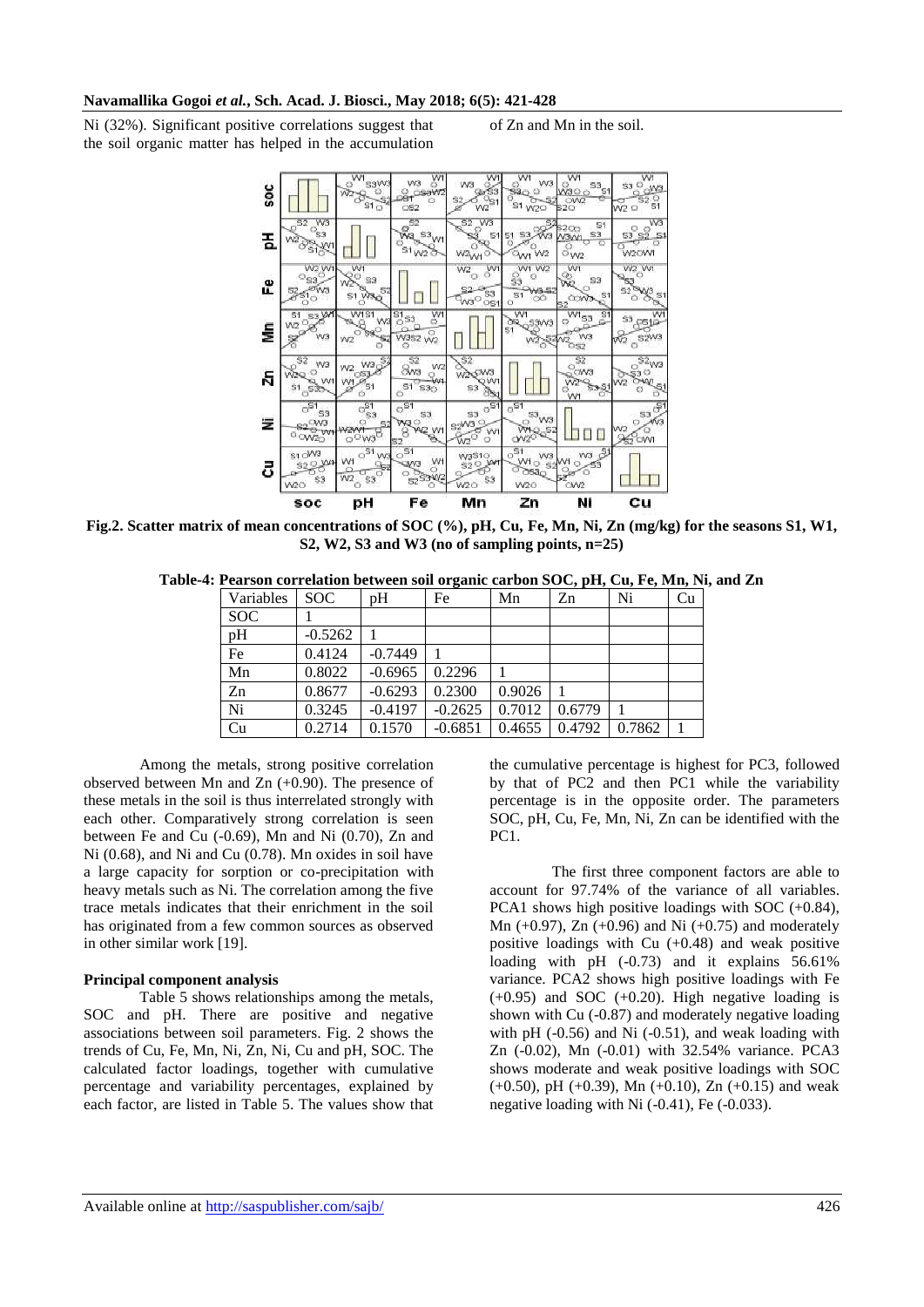| Table-5: Results of principal component analysis (PCA) |                 |         |                 |  |  |  |  |  |
|--------------------------------------------------------|-----------------|---------|-----------------|--|--|--|--|--|
| Element                                                | PC <sub>1</sub> | PC2     | PC <sub>3</sub> |  |  |  |  |  |
| Variability (%)                                        | 56.61           | 32.54   | 8.58            |  |  |  |  |  |
| Cumulative (%)                                         | 56.61           | 89.15   | 97.74           |  |  |  |  |  |
| <b>SOC</b>                                             | 0.84            | 0.20    | 0.50            |  |  |  |  |  |
| pH                                                     | $-0.73$         | $-0.56$ | 0.39            |  |  |  |  |  |
| Cu                                                     | 0.48            | $-0.87$ | 0.06            |  |  |  |  |  |
| Fe                                                     | 0.27            | 0.95    | $-0.03$         |  |  |  |  |  |
| Mn                                                     | 0.97            | $-0.01$ | 0.01            |  |  |  |  |  |
| Ni                                                     | 0.75            | $-0.51$ | $-0.41$         |  |  |  |  |  |
| Zn                                                     | 0.96            | $-0.02$ | 0.15            |  |  |  |  |  |

#### **Navamallika Gogoi** *et al.***, Sch. Acad. J. Biosci., May 2018; 6(5): 421-428**

#### **Pollution index**

 The pollution indices, PI for each metal at different seasons are presented in Table 6. The reference values taken for Fe, Mn, Zn, Ni, and Cu were 38, 000, 488, 70, 29 and 38.9 mg/kg, respectively [5, 20, 21]. The PI values of Fe, Mn, Zn are indicative of uncontaminated state  $(PI<1)$ . PI values are different for each season but the differences are not so distinct.

However, the soil is moderately polluted with respect to Ni and Cu  $(1 \leq PI \leq 3)$  for all seasons but concentration of Ni lies considerable pollution level  $(3 \leq PI \leq 6)$  in season S1. The higher PI observed in the rainy season can be traced to rainfall discharge and dispersion of metals under tropical conditions where soils are scarcely vegetated and the subsequent severe erosions due to runoff and landscape topography [22].

| Table-6: Pollution indices (PI) for Cu, Fe, Mn, Ni, Zn at different seasons |  |  |  |  |
|-----------------------------------------------------------------------------|--|--|--|--|
|                                                                             |  |  |  |  |

| Metal | ມ⊥    | W1    | S <sub>2</sub> | W <sub>2</sub> | S <sub>3</sub> | W3    |
|-------|-------|-------|----------------|----------------|----------------|-------|
| Cu    | .425  | 1.336 | .309           | 1.236          | 1.318          | 373   |
| Fe    | 0.095 | 0.098 | 0.096          | 0.097          | 0.096          | 0.096 |
| Mn    | 0.619 | 0.623 | 0.471          | 0.555          | 0.592          | 0.573 |
| Ni    | 3.220 | 2.890 | 2.340          | 2.250          | 2.350          | 2.410 |
| Zn    | 0.515 | 0.551 | 0.429          | 0.450          | 0.527          | 0.486 |

#### **CONCLUSION**

This work has been able to show the pattern of behaviour of soil organic carbon in agricultural field vis-a-vis pH and five important metals. The results are interpreted on the basis of detailed basic statistics and are supported with the calculation of correlation indices, principal component analysis and the pollution indices.

#### **REFERENCES**

- 1. Hooda P, editor. Trace elements in soils. John Wiley & Sons; 2010 Apr 13.
- 2. Tashakor M, Zuhairi Wan Yaacob W, Mohamad H, Abdul Ghani A, Saadati N. Assessment of selected sequential extraction and the toxicity characteristic leaching test as indices of metal mobility in serpentinite soils. Chemical Speciation & Bioavailability. 2014 Jan 1;26(3):139-47.
- 3. Kuo S, Lai MS, Lin CW. Influence of solution acidity and CaCl2 concentration on the removal of heavy metals from metal-contaminated rice soils. Environmental Pollution. 2006 Dec 1;144(3):918-25.
- 4. Sungur A, Soylak M, Yilmaz E, Yilmaz S, Ozcan H. Characterization of heavy metal fractions in agricultural soils by sequential extraction procedure: the relationship between soil properties and heavy metal fractions. Soil and Sediment Contamination: An International Journal. 2015 Jan 2;24(1):1-5.
- 5. Kabata-Pendias A. Trace Elements of Soils and Plants, fourth ed. CRC Press, Taylor & Francis Group, 2011; 28-534.
- 6. Zhao K, Liu X, Xu J, Selim HM. Heavy metal contaminations in a soil–rice system: identification of spatial dependence in relation to soil properties of paddy fields. Journal of Hazardous Materials. 2010 Sep 15;181(1-3):778- 87.
- 7. Jones C, Jacobsen J. Micronutrients: cycling, testing and fertilizer recommendations. Nutr. Manage. Module. 2009 May;7:2-4.
- 8. Du Laing G, Rinklebe J, Vandecasteele B, Meers E, Tack FM. Trace metal behaviour in estuarine and riverine floodplain soils and sediments: a review. Science of the total environment. 2009 Jun 15;407(13):3972-85.
- 9. McCauley A, Jones C, Jacobsen J. Soil pH and Organic Matter. Nutrient management modules 8, Montana State University Extension Service. 2009.
- 10. Wu G, Kang H, Zhang X, Shao H, Chu L, Ruan C. A critical review on the bio-removal of hazardous heavy metals from contaminated soils: issues, progress, eco-environmental concerns and opportunities. Journal of Hazardous Materials. 2010 Feb 15;174(1-3):1-8.
- 11. Papafilippaki A, Gasparatos D, Haidouti C, Stavroulakis G. Total and bioavailable forms of Cu, Zn, Pb and Cr in agricultural soils: A study

Available online at<http://saspublisher.com/sajb/> 427